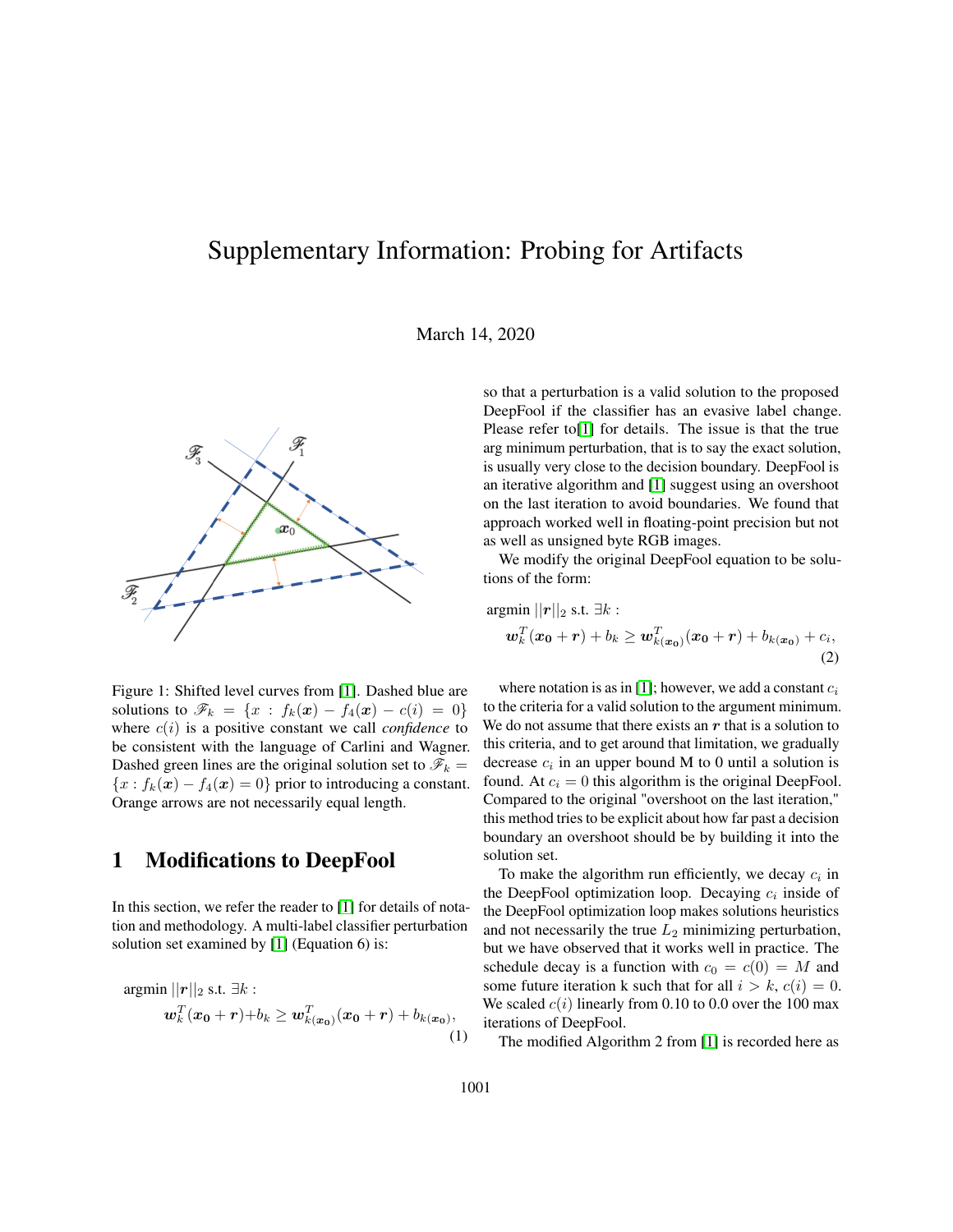Procedure [1](#page-2-0) with  $logit(x, k(x))$  being  $f(x)$  for the argmax of an image  $x$ . One important operational note on this modified Procedure [1](#page-2-0) comes from the lines 4 and 6 with and without  $-c(i)$  present in the algorithm. When  $-c(i)$ is present, the absolute value of the arg min is minimized for classes that are near the "further away boundary," and when it is absent, the nearest decision boundary will do just fine. The net effect is the algorithm heads towards appropriate solutions to the modified acceptance criteria. The modified acceptance criteria is gradually relaxed in importance as the algorithm proceeds to guarantee the stopping criteria can be achieved.

Our application of DeepFool was to create evasive perturbations to Imagenet model input. Images begin on disk as JPEG. They are loaded into memory as RGB unsigned bytes: b. They are resized to model resolution:  $r = \text{resize}(b)$ . They are transformed to model input:  $x =$  preprocess $(r)$ . After transformation DeepFool is applied to create  $x_a = g(x)$ , where  $g(x)$  is the adversarial evasion, and then the whole process is inverted, omitting resize, reapplied, and adversarial status is rechecked.  $r_a$  = preprocess<sup>-1</sup>( $x_a$ ), the inverse of the model preprocessing, still as float 32.  $b_a$  = cast to ubyte  $(r_a)$ . We were interested in  $b_a$  that remained adversarial after the inverse and the cast to ubyte, so then we proceeded by re-examining the adversarial status of  $x'_a$  = g(preprocess( $b_a$ )). We found two pecularities with Deep-Fool. First often  $|b_a - \text{cast to $(\text{v})| = 0$ , meaning that$ the inverted adversarial image was exactly the same as the resized image as unsigned bytes ( $L_1 = 0$ ), and  $x'_a$  failed to remain evasive. It is worth noting that the cleverhans implementation of DeepFool is fine, the  $x_a$  float 32 perturbed image is usually truly evasive, but only just barely, and it the perturbation does not often remain evasive after casting to 24-bit RGB.

# 2 Adversary Mean Distortions

The average RGB perturbation in successful adversarial evasions is presented in Table [2.](#page-3-0) The smallest distortions in this data set is on Resnet50 DeepFool with an average per pixel channel change of 0.024. On the same model, CWL2 created distortions 66x larger on average. The probe model also failed to detect Resnet50-DeepFool at a recall rates larger than a controlled FPR. This is unlikely to be a coincidence. 0.024 is a very small average distortion.

Also, on average RGB  $L_1$ -norm of evasive distortions are larger on 10-class variants. This also makes intuitive sense because more work has to be done by the adversary to reach a reduced set of decision boundaries.

# 3 FC2 Ablation

We studied the impact of adding a second fully connected (FC) layer prior to a softmax output. As indicated in we were unable to show any advantage for the second layer. The only surprising thing about that is the 2 FC layer model has more capacity than the 1 FC layer model. Though, if it were only a matter of adding more parameters to models, then the largest model would always be state-of-the-art, and experience teaches that is just not true. FC2 remains an important contrast to adding MobileNet-v2 to the model because in that case results were markedly improved for having more capacity.

## References

<span id="page-1-0"></span>[1] Seyed-Mohsen Moosavi-Dezfooli, Alhussein Fawzi, and Pascal Frossard. Deepfool: a simple and accurate method to fool deep neural networks. In *Proceedings of the IEEE conference on computer vision and pattern recognition*, pages 2574–2582, 2016.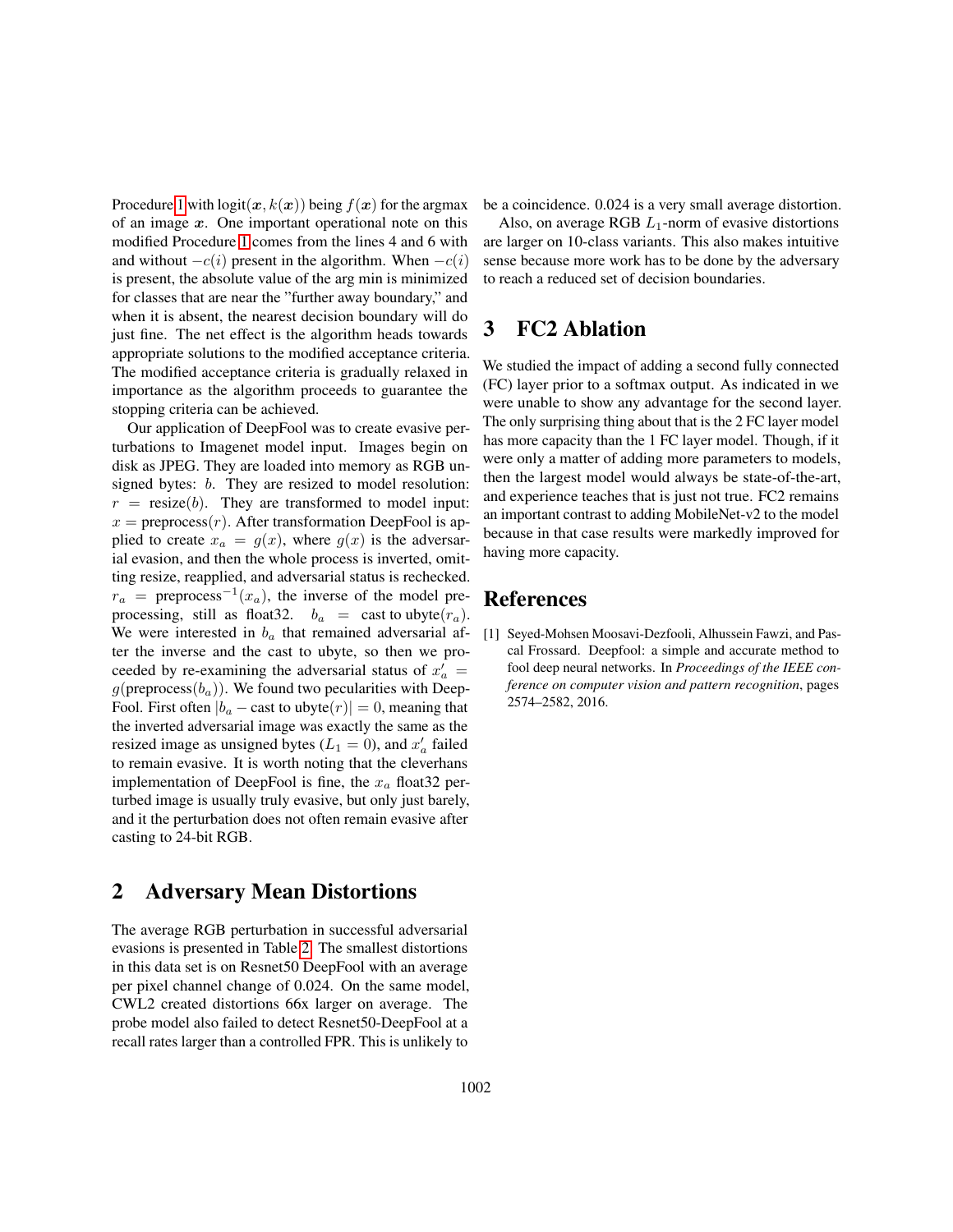#### <span id="page-2-0"></span>Procedure 1 Modified DeepFool

**Input:** Image  $x_0$ , classifier f and scheduled decay  $c(i)$ .

**Output:** Perturbation  $\hat{r}$ . 1: while  $k(x_i) = k(x_0)$  or  $logit(x_i, k(x_i)) \le logit(x_0, k(x_0)) + c(i)$  do 2: for  $k(x) \neq k(x_0)$  do 3:  $\mathbf{w}'_k \leftarrow \Delta f_k(\mathbf{x_i}) - \Delta f_{k(\mathbf{x_0})}(\mathbf{x_i})$ 4:  $f'_k \leftarrow f_k(\boldsymbol{x_i}) - f_{k(\boldsymbol{x_0})}(\boldsymbol{x_i}) - c(i)$ 5: end for 6:  $l \leftarrow \arg \min_{k \neq k(\bm{x_0})} \frac{|f'_k|}{||\bm{x'}||}$  $||\boldsymbol{w}'_k||_2$ 7:  $\mathbf{r_i} \leftarrow \frac{|f'_k|}{\|\mathbf{r_i}/\|\mathbf{r_i}\|}$  $||\boldsymbol{w}'_k||_2^2$  $\bm{w}_l'$ 8:  $x_{i+1} \leftarrow x_i + r_i$ 9:  $i \leftarrow i + 1$ 10: end while

| DeepFool            | Succ. | Succ.     | Tried   | $24$ -bit  | $24$ -bit      |
|---------------------|-------|-----------|---------|------------|----------------|
| Algorithm           | Mean  | Std. Dev. | Evasion | Successful | <b>Success</b> |
|                     | $L_1$ | $L_1$     |         | Evasion    | Rate           |
| Baseline cleverhans | 0.64  | ۰         | 993     |            | < 0.01         |
| Modified $M = 0.01$ | 0.11  | 0.11      | 995     | 903        | 0.91           |
| Modified $M = 0.05$ | 0.11  | 0.11      | 991     | 932        | 0.94           |
| Modified $M = 0.15$ | 0.16  | 0.16      | 994     | 991        | > 0.99         |

Table 1: DeepFool succcess rates after inverting the preprocess, casting the adversarial perturbation to unsigned byte, and then reapplying model preprocessing. Images are 1000 random sampled Imagenet images from 10-classes. Each row had its own random sample. Tried is less than 1000 images because some images were discarded due to being greyscale or 4-color channels. The successes for unmodified reference cleverhans were 2 out of 993. The successses of the modified cleverhans were 91% to 100% depending on initial value of  $\delta$ . All applications of DeepFool utilized 100 iterations and an overshoot on the last iteration of 1.05.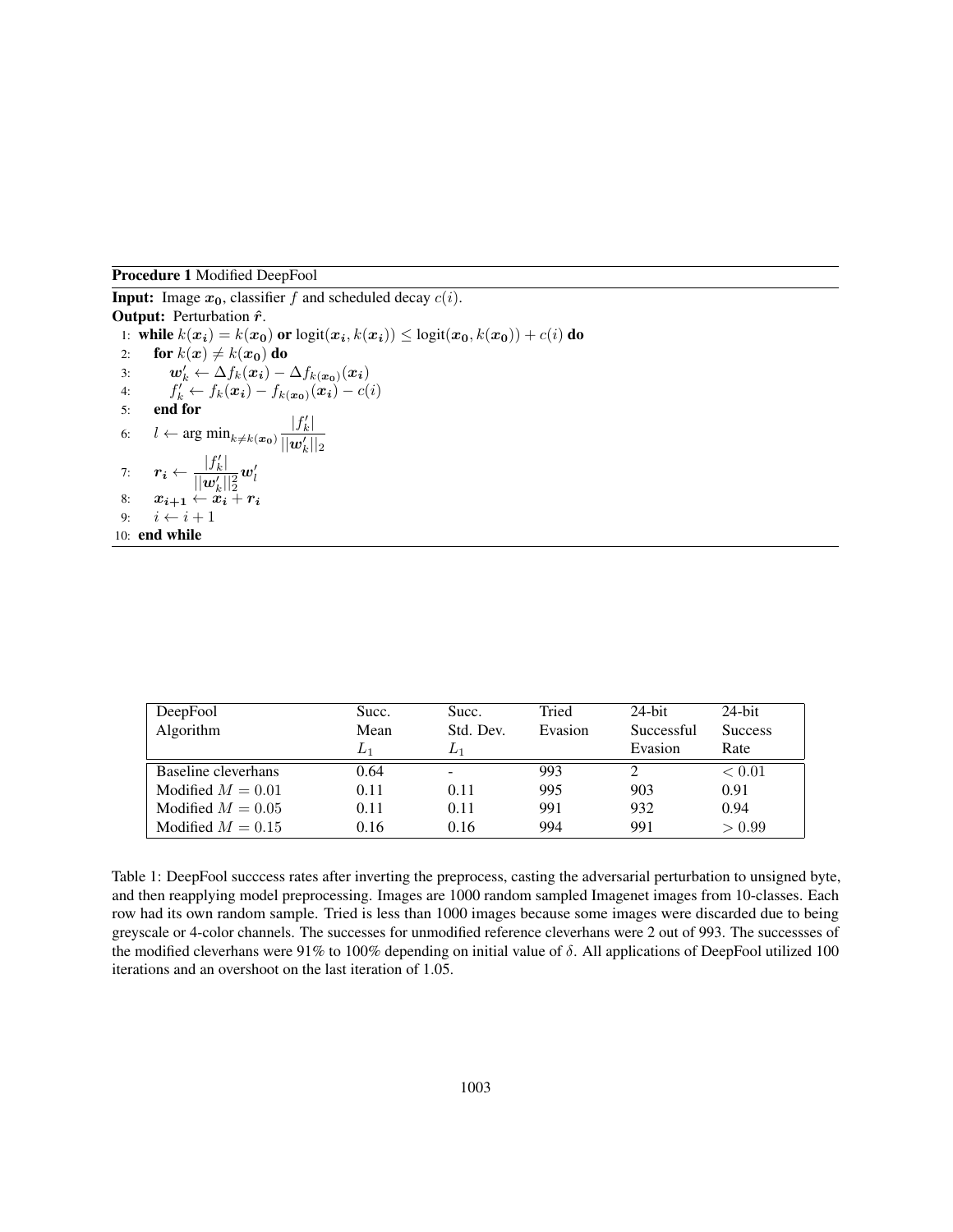| Algorithm        | Model                 | Successful | <b>Success</b> | Mean $L_1$ |
|------------------|-----------------------|------------|----------------|------------|
|                  |                       | Evasion    | Rate           |            |
| <b>FGSM</b>      | xception              | 7937       | 0.772          | 1.959      |
| <b>FGSM</b>      | vgg16                 | 10010      | 0.973          | 1.963      |
| <b>FGSM</b>      | slice-10 vgg16        | 6104       | 0.593          | 1.969      |
| <b>FGSM</b>      | resnet50              | 9850       | 0.958          | 1.961      |
| <b>FGSM</b>      | inception-resnet-v2   | 5919       | 0.575          | 1.959      |
| <b>FGSM</b>      | slice-10 inception-v3 | 2903       | 0.282          | 1.963      |
| <b>FGSM</b>      | inception-v3          | 7994       | 0.777          | 1.960      |
| DeepFool         | xception              | 10286      | 1.000          | 0.100      |
| DeepFool         | vgg16                 | 10286      | 1.000          | 0.054      |
| DeepFool         | slice-10 $vgg16$      | 10286      | 1.000          | 0.349      |
| DeepFool         | resnet50              | 10286      | 1.000          | 0.024      |
| DeepFool         | inception-resnet-v2   | 10286      | 1.000          | 0.183      |
| DeepFool         | slice-10 inception-v3 | 10286      | 1.000          | 0.226      |
| DeepFool         | inception-v3          | 10286      | 1.000          | 0.089      |
| CWL <sub>2</sub> | xception              | 10286      | 1.000          | 1.594      |
| CWL <sub>2</sub> | vgg16                 | 10245      | 0.996          | 1.559      |
| CWL <sub>2</sub> | slice-10 $vgg16$      | 8555       | 0.832          | 2.459      |
| CWL <sub>2</sub> | resnet50              | 10092      | 0.981          | 1.602      |
| CWL <sub>2</sub> | $ineption-resnet-v2$  | 10286      | 1.000          | 1.840      |
| CWL <sub>2</sub> | slice-10 inception-v3 | 10286      | 1.000          | 2.690      |
| CWL <sub>2</sub> | inception-v3          | 10286      | 1.000          | 1.655      |

<span id="page-3-0"></span>Table 2: Success rates and mean perturbation sizes for select training adversarial images. Number training images attempted by each algorithm and model combination (row) is 10286. An adversary is considered successful only if the pre-processing of the 24-bit RGB is evasive to the former top-1 label. FGSM is parameterized with  $\epsilon = 2.0$ . DeepFool is modified with confidence parameter  $M = 0.10$  decaying over 100 iterations, and Carlini-Wagner L2 has confidence parameter 0.10 with a learning rate of 0.001. Mean  $L_1$ -norm is on unsigned bytes (24-bit) RGB images. It is a mean over successful evasions of mean distortion per image. Slice-10 is the 10-class Imagenet models created by slicing logits prior to softmax.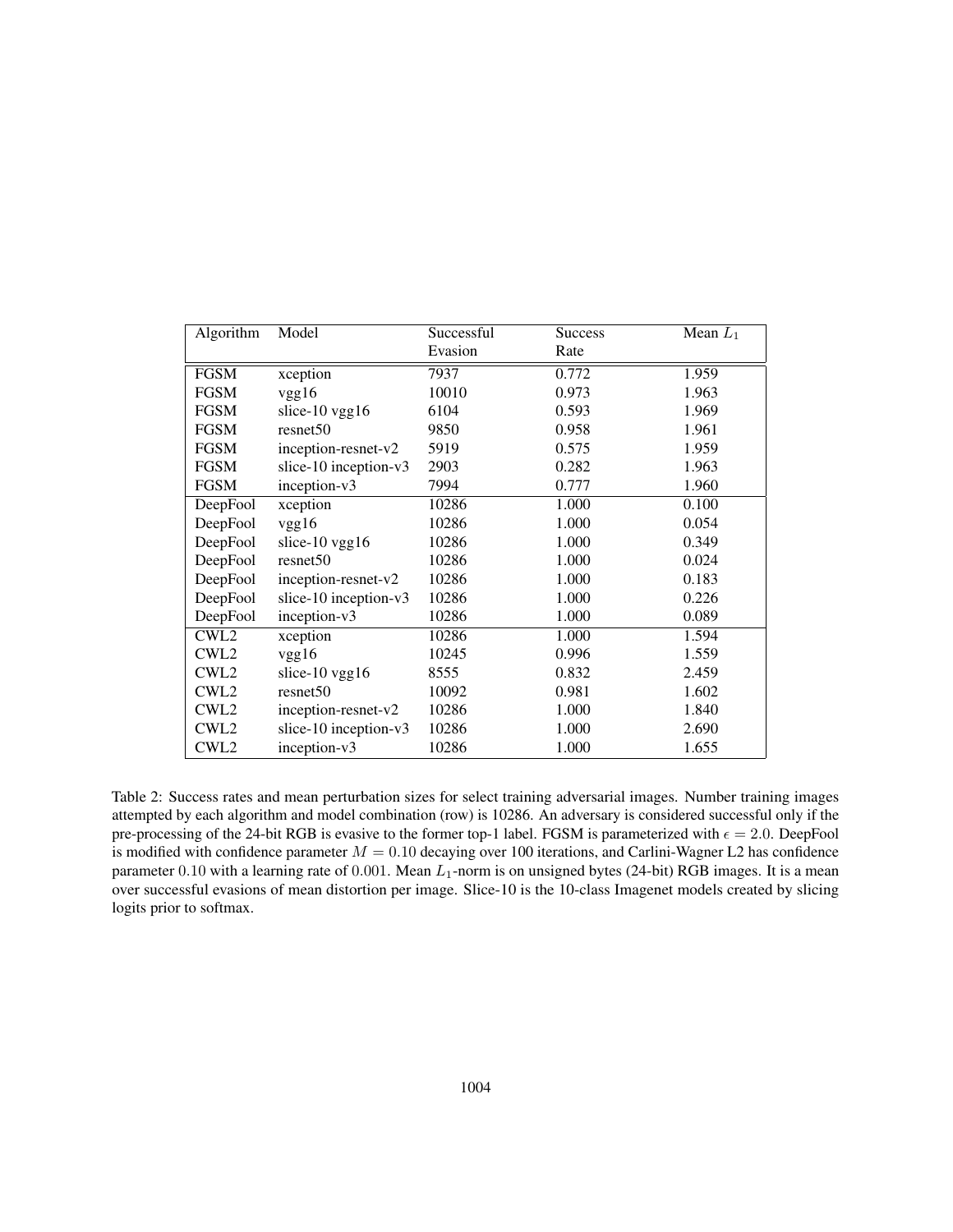| model                            | <b>FPR</b> | <b>FGSM</b>      | $CWL2$ conf.=0.1 | DeepFool conf. $=$ |
|----------------------------------|------------|------------------|------------------|--------------------|
|                                  |            | $\epsilon = 2.0$ |                  | 0.1                |
| xception-probe-16-FC1            | 0.01       | 0.92             | 0.43             | 0.13               |
| xception-probe-16-FC2            | 0.01       | 0.91             | 0.43             | 0.12               |
| xception-probe-32-mobilenet-v2   | 0.01       | 0.92             | 0.46             | 0.18               |
| xception-probe-16-FC1            | 0.05       | 0.99             | 0.56             | 0.32               |
| xception-probe-16-FC2            | 0.05       | 0.97             | 0.55             | 0.29               |
| xception-probe-32-mobilenet-v2   | 0.05       | 0.98             | 0.58             | 0.40               |
| xception-probe-16-FC1            | 0.10       | 1.00             | 0.65             | 0.45               |
| xception-probe-16-FC2            | 0.10       | 0.99             | 0.63             | 0.43               |
| xception-probe-32-mobilenet-v2   | 0.10       | 0.99             | 0.65             | 0.50               |
| xception-probe-16-FC1            | 0.20       | 1.00             | 0.75             | 0.60               |
| xception-probe-16-FC2            | 0.20       | 1.00             | 0.73             | 0.59               |
| $xception-probe-32-mobilenet-v2$ | 0.20       | 1.00             | 0.75             | 0.65               |

Table 3: Ablation results for Xception probe model. The FC2 classifier has no advantage over FC1 in many scenarios. The  $K = 32$  probe into a mobilenet is more powerful than the lower capacity models for difficult to detect perturbations such as DeepFool which on average were an order of magnitude smaller than CWL2. DeepFool averages less than a 1 unit RGB change per pixel. This table justifies the claim that a confidence parameterized DeepFool is very difficult to detect. It uses an order of magnitude less  $L_1$  difference to accomplish evasion compared to CWL2.

| Name                         | Sequential Operations on r                                                                                                                                                  | Description                                                                                                                         |
|------------------------------|-----------------------------------------------------------------------------------------------------------------------------------------------------------------------------|-------------------------------------------------------------------------------------------------------------------------------------|
| Model-Probe-K-FC             | Dense(512, activation=ReLU)<br>BatchNormalization()<br>$DropOut(rate=0.50)$<br>Dense(2, activation=ReLU)<br>Softmax()                                                       | Minimal probing into a dense clas-<br>sifier as in Figure ??.                                                                       |
| Model -Probe-K-FC2           | Dense $(512,$ activation=ReLU)<br>BatchNormalization()<br>$DropOut(rate=0.50)$<br>Dense(512, activation=ReLU)<br>Dense(2, activation=ReLU)<br>Softmax()                     | Probing followed by 2 dense activa-<br>tions.                                                                                       |
| Model -Probe-32-MobileNet-y2 | Reshape(N, K, 1)<br>MobileNet-v2( $\alpha = 1.0$ )<br>Dense(512, activation=ReLU)<br>BatchNormalization()<br>$DropOut(rate=0.50)$<br>Dense(2, activation=ReLU)<br>Softmax() | 32 unit probing followed by reshape<br>into image like input into unlocked<br>MobileNet-v2 for convolution arti-<br>fact detection. |

Table 4: Subsequent classifier construction on r probed features constructed by concatenating  $f_i(v_i|\theta_i, K)$ .